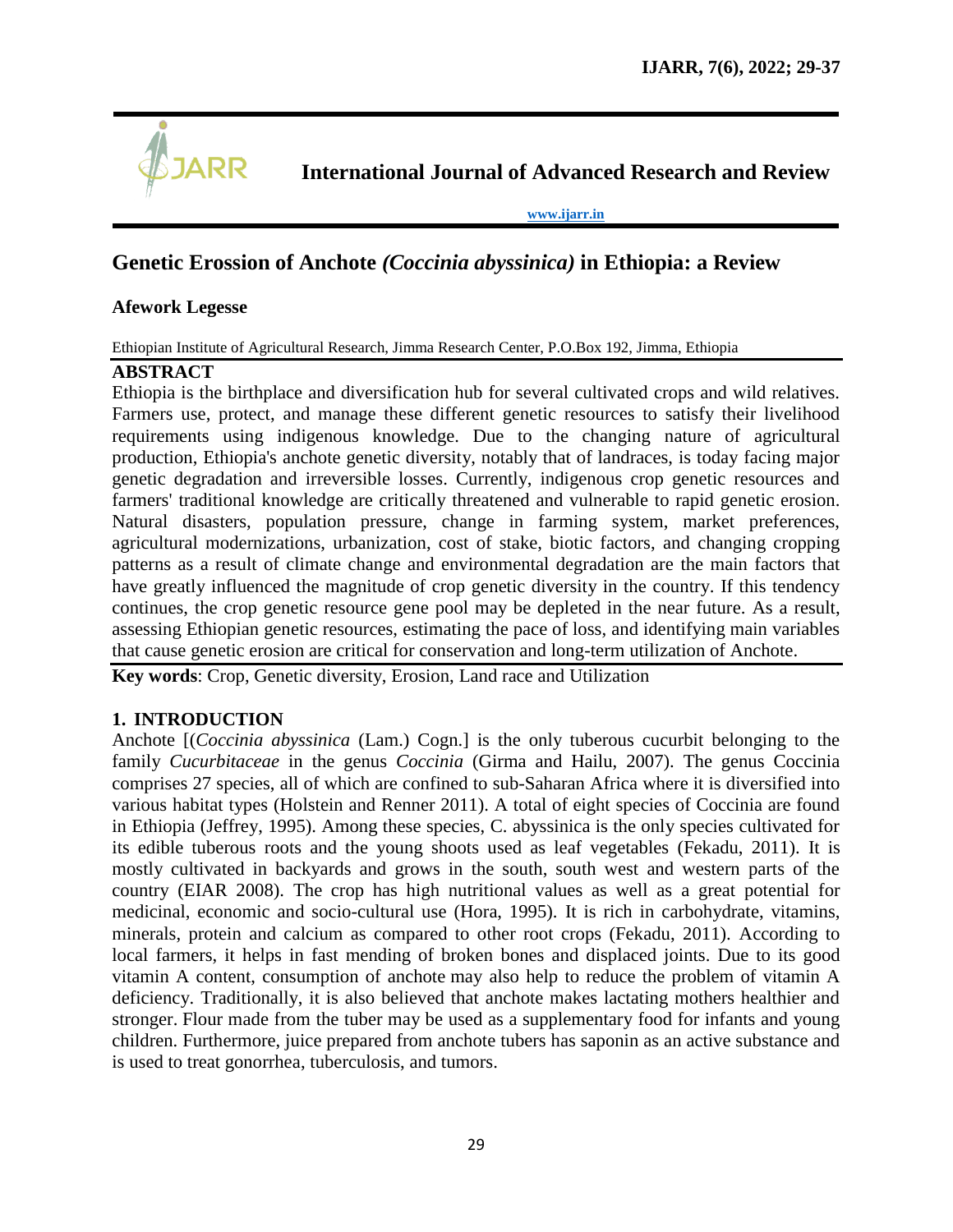Anchote is adaptable to a variety of agro-ecological zones, with an altitudinal range of 550 m above sea level in the Gambela area to 2800 m above sea level in the Kelam Wollega zone, and an annual rainfall range of 950 to 2000 mm (Amare Getahun, 1973). It grows well on soils with pH ranging from 4.5 to 7.5, mean minimum and maximum temperatures of 12  $^{\circ}$ C and 28  $^{\circ}$ C, respectively, and annual rainfall ranging from 800 to 1200 mm. (Bekele 2017).

Anchote production and use in Ethiopia is unusual in that the crop is cultivated in such a wide range of environments, encompassing altitude, rainfall, soil, and farming systems. Despite their major contributions to food security, income production, dietary energy provision, and resource base conservation, the food potential of root and tuber crops has not yet been completely tapped and used (EIAR, 2008). Low agricultural productivity, recurring drought, and socio-political factors have all contributed significantly to critical food shortages in Ethiopia, as has overreliance on a few cereal crops; thus, root and tuber crop integration into the people's food system should be given serious consideration.

The loss of variability from crop populations in diversity centers, i.e. areas of domestication and secondary diversification, is referred to as genetic erosion (Brush, 1999). It was defined roughly by Hammer *et al.* (1996) as the loss of specific local landraces expressed as the ratio of the number of landraces now accessible to their previous number. The term "genetic erosion" is often used narrowly, referring to the loss of genes or alleles, and generally, referring to the loss of variety (FAO, 1998). It is a process that affects both wild and domesticated species. It is also both natural and artificial or manmade. Naturally, it occurs when there is inbreeding between members of small population that will reveal deleterious recessive alleles. It causes a population ―bottleneck‖ by shrinking the gene pool or narrowing the genetic diversity available. This natural process could be the cause for the losses of heterozygosity that reduces the adaptive potential of every population (Caro and Laurenson, 1999). Genetic erosion in cultivated plants is the loss of population diversity, that is, the loss of heterogeneity of alleles and genotypes with their accompanying morphotypes and phenotypes. The problem of genetic erosion in crops was originally recognized by American plant explorers (Harlan and Martini, 1936).

#### **2. DISTRIBUTION AND IMPORTANCE OF ANCHOTE**

The plant is known by many vernacular names in Ethiopia, including anchote (Afaan Oromo) (Amare Getahun,1973), ushushe (Welayita), wushish (Tigrinya), shushe/ushushe (Dawuro), and ajjo (Kefinya) (Wolde Michel, 1987). This implies that anchote is indigenous to Ethiopia, where where it is found as both cultivated and wild (Amare Getahun, 1973; Edwards and colleagues, 1995). Because Ethiopia has such diverse agro–ecologies, the genus Coccinia may be found in a wide range of areas, including the western, central, southeastern, and northern parts of the country (Edwards et al., 1995). However, in western and southwest Ethiopia, the well-known species for its food, medicine, and other socio-cultural benefits is simply anchote [Coccinia abyssinica (Lam.) Cogn.] (Amare Getahun, 1973). However, the crop is also found growing even in cooler and higher altitudes such as Inango Dambal (2820 m a.s.l) in West Wollega (Amare Getahun, 1973) and Walal Mountain in Kellem Wollega (Abera Hora *et al*., 1995). Presently, the collections of C. abyssinica specimens in the Natural Herbarium of Ethiopia at Addis Ababa University (AAU), representing different agro–ecological zones of the Flora region, indicates that anchote is growing, even, in more wide altitudinal range, i.e., from lowest 550 m a.s.l (in Gambela region) to 2500 m a.s.l (in Debre Libanos monastery).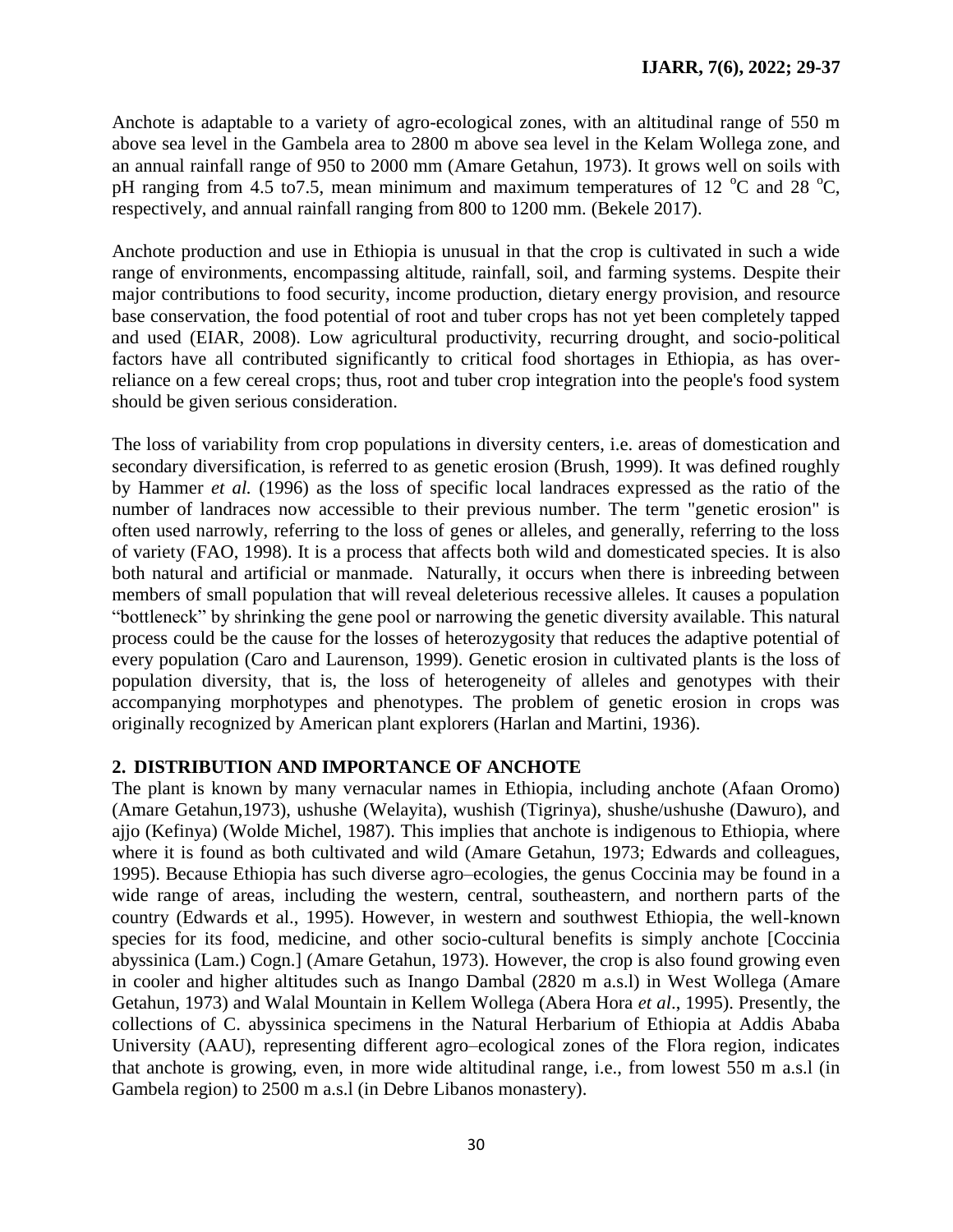Root and tuber crops provide food for millions of people and play an essential role in global agriculture. Anchote is an important root and tuber crop cultivated in Ethiopia's western and southern regions (Daba *et al*., 2012). Its high keeping quality is one of its desirable attributes as a tuber crop. As other crops fail, the tubers may be stored in an underground trench and recovered when required, giving food security. Although there is less information on the nutritional and anti–nutritious contents of anchote's leaf and seed, the root has been well examined and claimed to have a greater nutritional content than other common and widespread root and tuber crops (Habtamu and Kelbessa, 1997).

Particularly compared to other tuber crops, anchote has a strong nutritious content with a good supply of vitamins and minerals, and it is recognized as a leading protein root crop. ( Habtamu, 2011; Tekilu, 2019). When compared to other tuberous crop plants, the raw Anchote tuber includes organic (carbohydrate, crude protein, crude fiber) and inorganic compounds (calcium, magnesium, iron) as well as low amounts of antinutrients (Oxalate, tannin, and cyanide) except phytate, according to Fekadu (2011). Anchote has been recommended to treat individuals suffering from bone fracturing, displaced joints and other diseases such as gonorrhea, tuberculosis, and cancer (Dawit and Estifanos, 1991; Dandena, 2010). This might be due to its high calcium and protein content, which helps to mend broken bones; however, peeling anchote while cooking decreases its nutritious richness (Habtamu and Kelbessa, 1997). Calcium is the major component of bone and assists in tooth development. Calcium concentrations are also necessary for blood coagulation and for the integrity of intracellular cement substances. Anchote was a fibrous material while the fiber is most important to reduce colon cancer, diabetes, heart diseases and the level of low - density lipoprotein cholesterol in blood and other numerous health benefits (Viuda- Martos, 2010). It also ensures smooth bowel movements and thus helps in easy flushing out of waste products from the body, increase satiety and hence impacts some degree of weight management. High fiber content increases the utility of Anchote flour in various food products. However, emphasis has been placed on the importance of keeping fiber intake low in the nutrition of infants and weaning children because high fiber levels in weaning diet can lead to irritation of the gut mucosa (Bello *et al*., 2008).

#### **3. GENETIC DIVERSITY OF ANCHOTE IN ETHIOPIA**

Ethiopia is an important center of domestication and genetic diversification centers of crop species and their wild relatives (Vavlov, 1951; Purseglove, 1968; Mooney, 1979). Center of diversity is defined as geographical area where a wide genetic diversity is found for particular crops and related species (Almekinders and Louwaars, 1999). Genetic diversity can be measured by counting the number of different genes in a gene pool, but genetic variation can only be expected to occur and cannot be measured. Genetic variability thus, can be considered as the building blocks of genetic diversity. Genetic diversity is the base for survival of plants in nature and for crop improvement. Diversity in plant genetic resources provides opportunity for plant breeders to develop new and improved cultivars with desirable characteristics, which include both farmer-preferred traits and breeder-preferred traits. Genetic variability is the occurrence of differences among individuals due to differences in their genetic composition and/or the environment in which they are raised (Allard, 1999). Genetic variability, which is due to the genetic differences among individuals within a population, is the core of plant breeding because proper management of diversity can produce permanent gain in the performance of plant and can buffer against seasonal fluctuations (Sharma, 1998). These genetic variations can be enumerated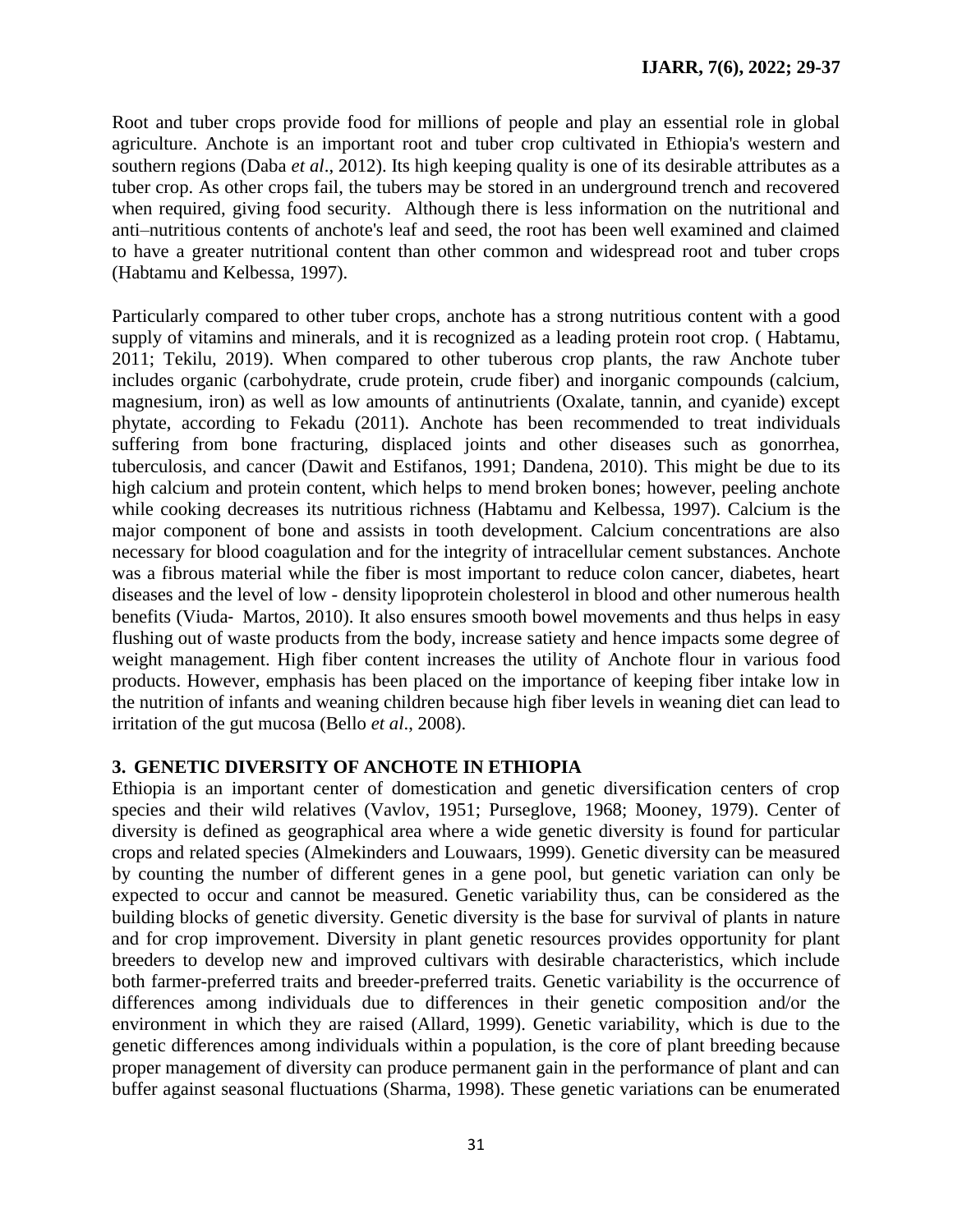at three levels: species, populations and individual levels. Since Ethiopia is the only centers of origin and diversifications of anchote [(*Coccinia abyssinica* (Lam.) Cogn.]*,* there is a high genetic diversity, which is mainly attributed to its diverse ecological features (Fekadu D., 2011; Fekadu H., 2011; Abreham *et al.,* 2014; Tilahun *et al.*, 2014).

## **3.1. The significance of genetic diversity**

Genetic diversity is essential for plant survival in nature and crop enhancement. Plant genetic resource diversity allows plant breeders to create new and improved cultivars with desired qualities such as farmer-preferred traits (high yield potential, big seed, etc.) and breederpreferred traits (pest and disease resistance and photosensitivity, etc.) (Allard, 1999). The presence of genetic diversity in the form of wild species, related species, breeding stocks, mutant lines, and so on may serve as a source of favorable alleles and help plant breeders develop climate adaptable cultivars. To develop climate adaptable cultivars, unique features like as tolerance to possible new insect pests and diseases, high heat, extreme cold, and diverse air-and soil-pollutants are required. Different genes must be reserved in cultivated and cultivable crop species as germplasm resources for ever-changing breeding aims. The presence of genetic variation within and across agricultural plant species allows breeders to choose superior genotypes for use as new varieties or as parents in hybridization programs. Genetic diversity between two parents is required to achieve heterosis and transgressive segregants. Breeders can develop varieties for particular characteristics like as quality enhancement and tolerance to biotic and abiotic stresses due to genetic diversity. It also makes things simpler to develop new lines for non-traditional purposes, such as biofuel variants. Diversity is also significant in terms of crop plant adaptation to various environments, particularly changing climatic circumstances.

# **4. Genetic Erosion of Anchote in Ethiopia**

The loss of variability from crop populations in diversity centers, i.e. areas of domestication and secondary diversification, is referred to as genetic erosion (Brush, 1999; Loko *et al.,* 2015). It implies that the normal addition and disappearance of genetic variability in a population is altered, so that, the net change in diversity is negative (Tsegaye and Berg, 2007). Guarino(1998) defines genetic erosion as a permanent reduction in the richness or evenness of common localized genes or alleles, or the loss of allele combinations through time in a given region. In Ethiopia, crop genetic diversity is critically endangered due to a high rate of genetic erosion caused by natural disasters, population pressure, market preferences, agricultural modernization, urbanization, high pest and disease pressures, and changing cropping patterns caused by climate change and environmental degradation (Hildebrand *et al.,* 2002; Megersa, 2014). If this scenario continues, the gene pool of crop genetic resources may be depleted in a short period of time. Furthermore, on-farm genetic resource conservation is receiving less attention, and agricultural extension in the nation has been focusing on improved varieties to boost productivity (Yifru and Karl, 2006). For many decades, government agricultural policy ignored the function and contribution that indigenous crop genetic resources may provide (Tamiru, 2006; Tsegaye and Berg, 2007). This is due in part to a lack of appreciation for the significance of indigenous agricultural genetic resources, and in part to a desire to close national food security shortages (Mulualem, 2017). Furthermore, knowledge on Ethiopia's traditional agricultural method and crop genetic a resource is limited (Teshome, 2006). Because of human meddling, the rate of genetic degradation of crops and their wild cousins is growing at an alarming rate (Sadhan and Dipak, 2016). Drought has degraded a significant amount of biodiversity in the nation during the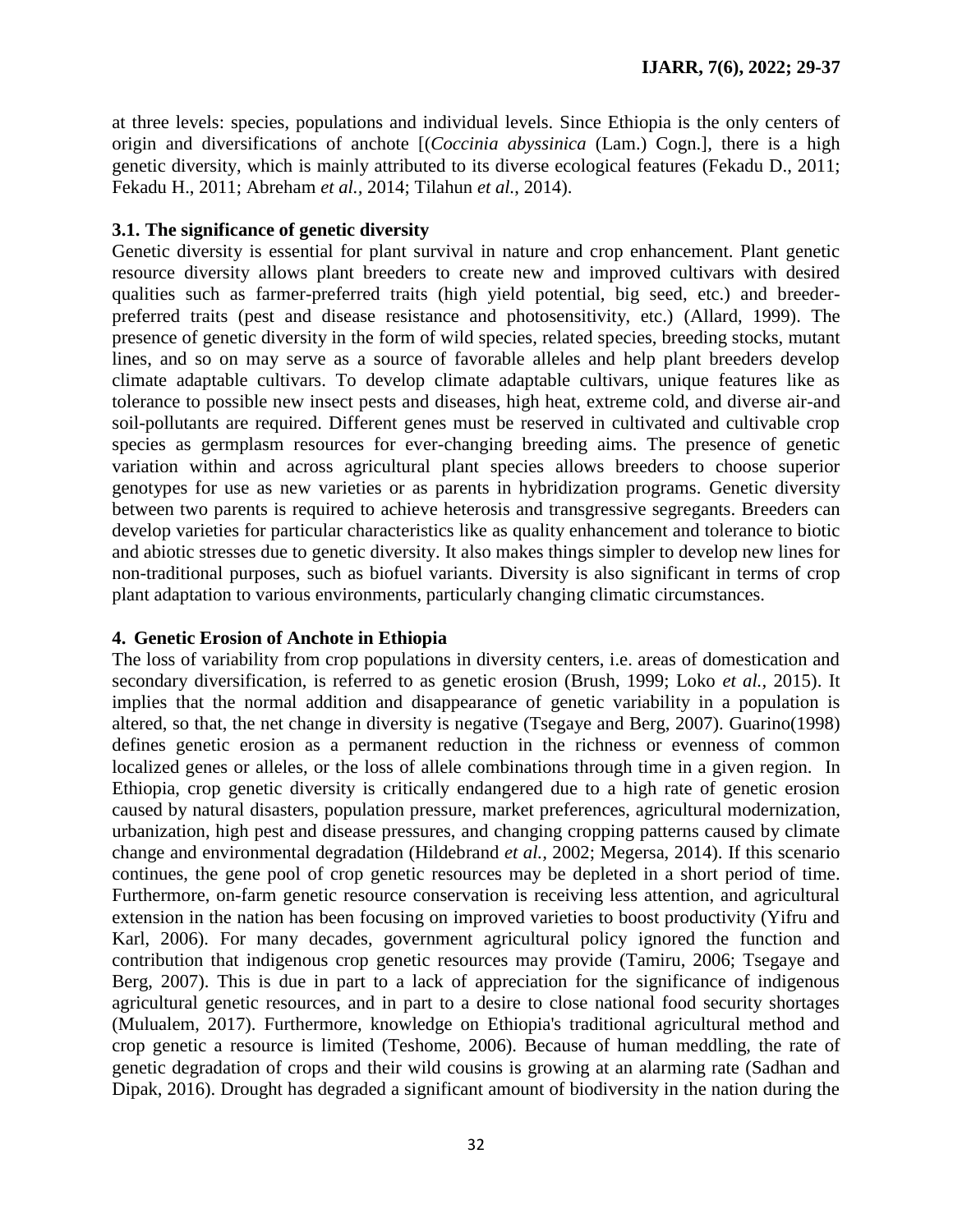last few decades. Furthermore, the causes, consequences, and extent of genetic erosion on local landraces, as well as the list of varieties/species lost in various sections of the nation, remain unclear. Furthermore, the causes and consequences of agricultural genetic resource genetic degradation are poorly recognized in Ethiopia (Megersa, 2014).

## **4.1. Causes of Genetic Erosion**

In the current circumstances, several farmers mentioned crops that had ceased cultivation regions or had completely vanished and were no longer farmed by farmers in numerous growing areas. Other species had suffered significant declines throughout the decades (Anunda *et. al.*, 2014). Crop genetic erosion is a complicated process including various elements that have an impact on existing crop landraces either directly or indirectly (Mark van *et al.,* 2009). Some of these characteristics are associated with broad socioeconomic factors, while others are associated with biotic and abiotic issues (Loko *et al.*, 2015). In general, issues threatening biodiversity include habitat loss or change, over-exploitation, the introduction of alien species, disturbance, illness, and restricted ranges (Muchiru, 1985; WCWC, 1992). Through view of this, farm holding fragmentation, which allows farmers to keep landraces in at least one field; increased cultivation of marginal land, where landraces have an advantage over modern varieties; economic isolation, which creates market distortions that give landraces a competitive advantage; and cultural values and preferences for diversity are all important factors in preserving crop diversity. Any procedure that attempts to counteract this scenario may result in crop genetic erosion (Brush, 1993). Similarly, farmers' local knowledge of crops and agricultural diversity is being lost as a result of similar reasons (Kebebew, 1997).

Displacement of farmers' variations by new, genetically uniform crop cultivars, changes and development in agriculture or land use, degradation of habitats and ecosystems, and drought are the most important drivers for genetic erosion in the country (Worede, 1997). Furthermore, the hunger that lingered in some regions of Ethiopia prompted farmers to consume or sell their own seed in order to live. According to Mulualem (2017)'s survey report, farmers in Southwest Ethiopia verbally revealed several local names of agricultural landraces that were no longer found in their districts/regions and were deemed to be lost. Other agricultural landraces had seen significant declines in previous years (Megersa, 2014).

Changes in farming systems from tuber crops to cereals are another source of genetic loss. Different districts' agricultural extension staff are more informed and enthusiastic about cereals, particularly maize, and less familiar with root and tuber crops (Hildebrand *et al*., 2002). Because they grew grains in their previous location, most northerners dislike root and tube crops and only consume them when absolutely required (Mulualem, 2017). As a result, root and tuber crops have come to be seen as inferior to the grains cultivated by extension workers and newcomers.

Furthermore, growing of cereal grains is seen as upgrading of living conditions in several farming communities in Ethiopia. Similar findings were published by Zimmerer (1992), Charles and Weiss (1999), and FAO (1999), who indicated farmers' preferences in fulfilling diverse cuisines and earning revenue through time, in addition to the socio-cultural value that farmers retain (Loko *et al.*, 2015). However, in certain circumstances, farmers express contradictory requirements and make conflicting decisions owing to other economic or market-related considerations. Furthermore, because contemporary varieties have superior features (particularly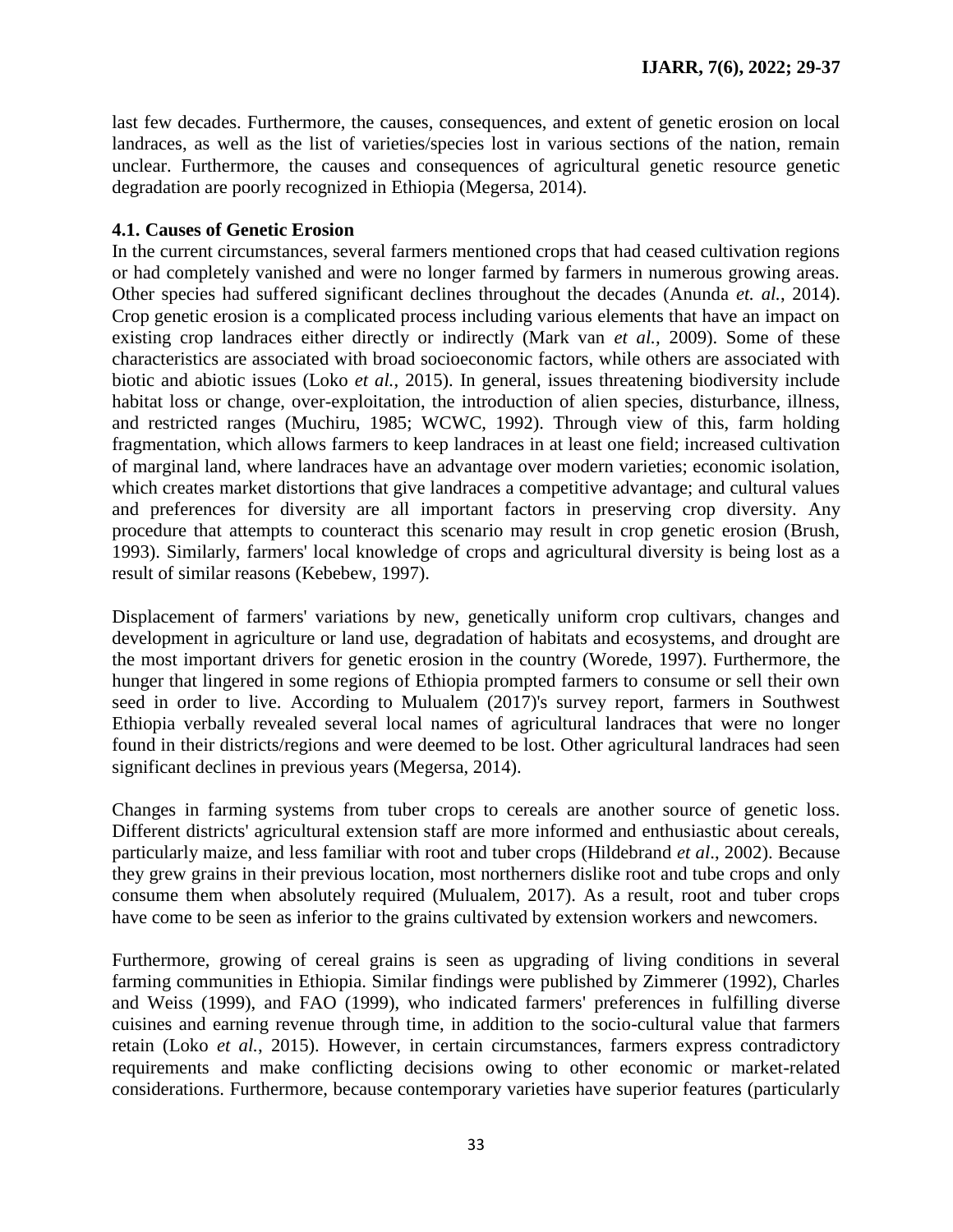higher yields and higher prices), farmers are rapidly replacing local agricultural landraces with modern kinds in many locations (Tsegaye and Berg, 2007).

Furthermore, dryness during the early phases of crop development is seen as a source of genetic erosion (Sadhan and Dipak, 2016). In Ethiopia, several crops, particularly root and tuber crops, are planted in October and November, and moisture stress was discovered to occur during emergence and succeeding months, causing the plants to become stunted and eventually perish. According to Arunachalam (1999), natural disasters such as floods, drought, and wild animal attacks are more likely to contribute to genetic degradation.

Worede (1997) observed in this respect that Ethiopian crop genetic resources are increasingly endangered by genetic erosion and extinction, owing mostly to habitat fragmentation and overexploitation of natural resources. Staking is one of the most prevalent agronomic procedures in crop cultivation and contributes significantly to genetic erosion in particular crops, such as yams and tomatoes. This is strongly related to the high cost of the stake at important planting times. High market preference is also another factor for contribution of genetic erosion (Loko *et al.,* 2015).

# **5. CONCLUSION**

Plant breeding has a difficulty in feeding an ever-increasing population on limited cultivable land. In this aspect, modern plant breeding has had considerable success. However, because of the narrow genetic base of cultivated variety in many crops, it has resulted in genetic vulnerability. As a result, there is a need for a paradigm change in plant breeding that focuses on varied genetic resources. Genetic diversity is currently recognized as a distinct field that can contribute to food and nutritional security. A better knowledge of genetic diversity will aid in choosing what and where to conserve. Crop plant genetic diversity provides the foundation for the long-term development of new cultivars.

Ethiopia is regarded as the birthplace and diversification center for several crop species including anchote. Farmers' indigenous knowledge manages this local crop genetic diversity in order to suit their livelihood demands. Currently, Ethiopian anchote genetic resources are under severe genetic erosion, owing to a lack of attention paid to crop value, early-stage drought, wild animal assault, scarcity of farm land, and displacement of crop/variety by high-value crops. Crop genetic resource erosion is more than just replacing a variety of crops with one or a few new varieties/cash crops; it also includes the loss of farmers' indigenous knowledge of and capacity to manage their own crop genetic resources.

#### **REFERENCE**

Abera Hora, Edwards, S., Mirutse G., and Yilma T., 1995. Anchote -An Endemic Tuber Crop. Artistic Printing Press Enterprise, Addis Ababa, pp.1–75.

Abreham B., Tileye F. and Kassahun T., 2014. Genetic diversity of Anchote (Coccinia abyssinica (Lam.) Cogn.) from Ethiopia as revealed by ISSR markers. Genet Resour Crop Evol 61:707-719.

Allard, R.W., 1999. Principle of Plant Breeding. John Wiley and Sons Inc., New York, USA., ISBN-13:9780471023098, Pages:254.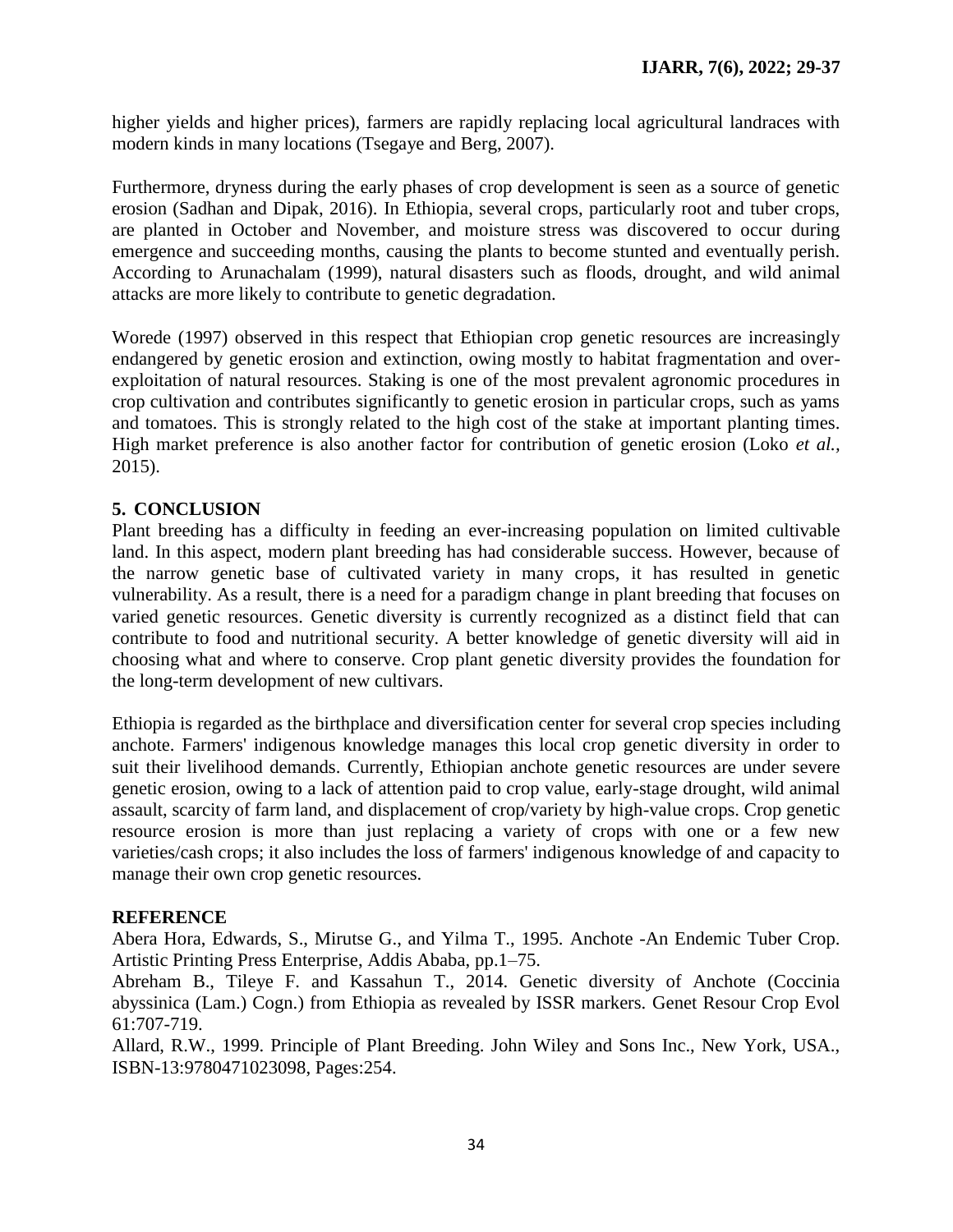Almekinders, C. J. M. and Louwaars, N. P., 1999. Farmers' Seed Production: New Approaches and Practices, London, Intermediate Technology Publication Ltd.

Anunda N.H., Lydia K. and Florence O.O., 2014. Genetic erosion: Assessment of neglected and underutilized crop genotypes in Southwestern Kenya. Journal of Biodiversity and Environmental Sciences, 4(6): 33-41.

Arunachalam V., 1999. Conservation, genetic erosion and early warning system: key issues. Proceedings of the technical meeting on the methodology of the FAO World Information and early warning system on plant genetic resources, held at the Research Institute of Crop Production, Prague, Czech Republic, 12-19pp.

Bekele, S.T., 2017. Morphological and Molecular Genetic Diversity and Cytogenetics of Cultivated Anchote (Coccinia abyssinica (Lam.) Cogn) from Ethiopia (Doctoral dissertation, Addis Ababa University).

Brush, S.B. (1999). Genetic erosion of crop populations in centers of diversity: a revision. In: Proceedings of the technical meeting on the methodology of the FAO World Information and Early Warning Systems on plant genetic resources. Rome, Italy. pp. 34–44.

Caro, T.M., Laurenson, M.K. (1999). Ecological and Genetic Factors in Conservation: A Cautionary Tale. Science, 263, 485-487.

Charles F.H. and Weiss E., 1999. Remote sensing contribution to an early warning system for genetic erosion of agricultural crops. Proceedings of the technical meeting on the methodology of the FAO World information and early warning system on plant genetic resources, held at the Research Institute of Crop Production, Prague, Czech Republic, 21–23pp.

Daba M., Derbew B., Wosen G., Waktole S., 2012. Growth and yield performance of Anchote (Coccinia abyssinica (Lam.) Cogn.) in response to contrasting environment. Asian Journal Plant Sciences. 11 (4): 172-181.

Dandena Gelmesa, 2010. Shifting to alternative food source: Potential to overcome Ethiopians' malnutrition and poverty problems. Innovation and Sustainable Development in Agriculture and Food (ISDA). Montpellier-France, June 28–July 1st.

Dawit A. and Estifanos H., 1991. Plants as a primary source of drugs in the traditional health practices of Ethiopia. In Engels, J.M.M., Hawkes, J.G. and Melaku Worede (eds), plant Genetic Resources of Ethiopia. Cambridge University Press.

Edwards S., Mesfin T., and Inga H., 1995. Flora of Ethiopia and Eritrea, Vol.2 Part 2. Canellaceae to Euphorbiaceae. The National Herbarium, Addis Ababa University, Addis Ababa and Uppsala.

EIAR, 2008. Root and Tuber Crops: The untapped resources. Ethiopian Institutes of Agricultural Research, Addis Ababa, Ethiopia, pp 1-320.

FAO, 1999. FAO STATA database. Food and Agriculture Organization, Roma, Italy.

FAO. (1998). The state of the world's plant genetic resources for food and agriculture, viale delle Terme di Caracalla. Italy. Pp.33-70.

Fekadu D., 2011. Phenotypic and nutritional characterization of Anchote (Coccinia abyssinica (Lam.) Cogn.) accessions of Ethiopia. MSc thesis, Jimma Uiversity, Ethiopia.

Fekadu H., 2011. Nutritional and anti-nutritions of Anchote (Coccinia abyssinica) tubers. Lambert Academic Publishing, Saarbrücken.

Getahun Amare, 1973. Developmental anatomy of tubers of Anchote: a potential dryland tuber crop. Acta Hort, 33;51–64.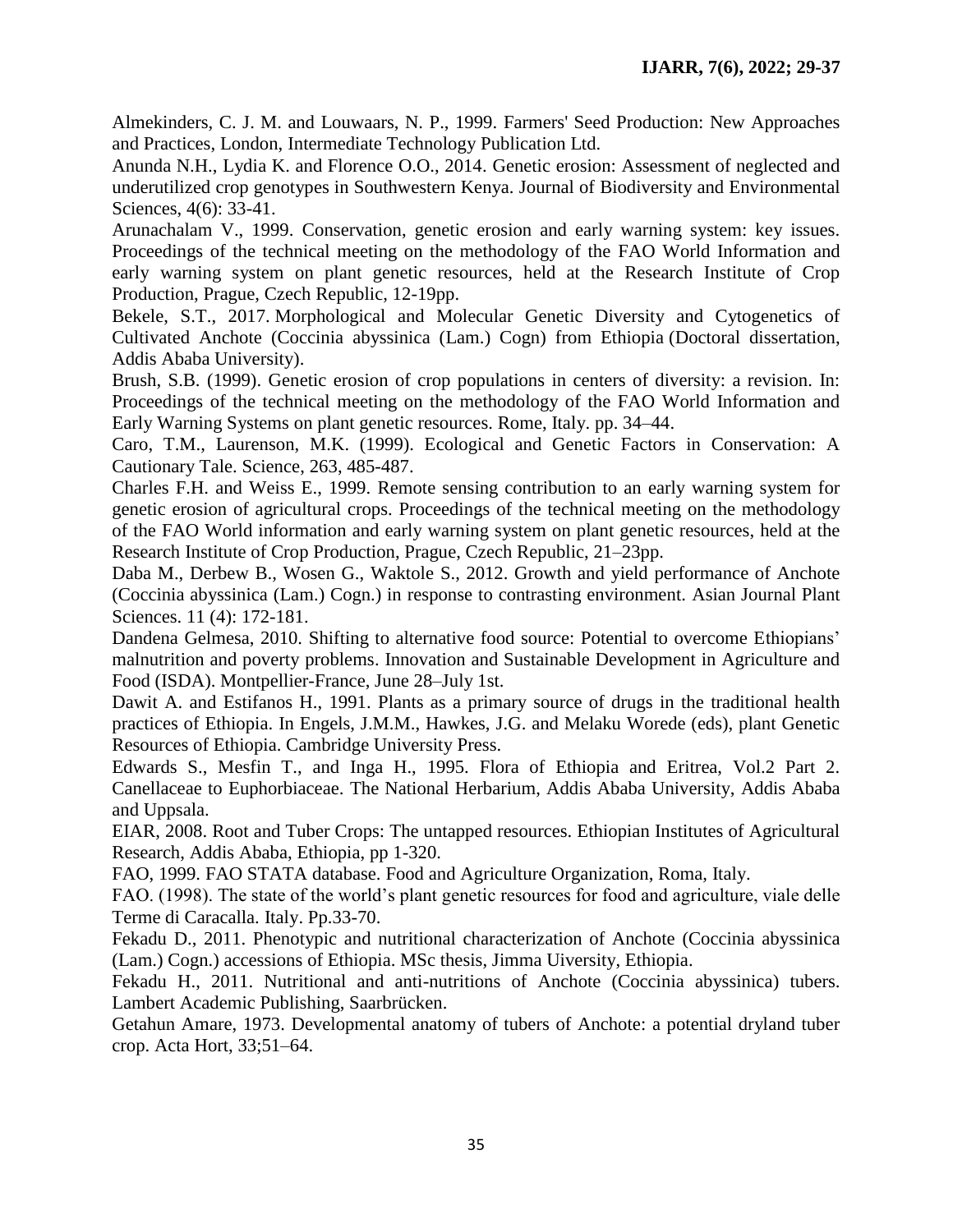Girma, A. and Hailu, G., 2007. Response of Anchote (Coccinia Abyssinica) to Organic and Inorganic Fertilizer Rates and Plant Population Density in Western Oromia, Ethiopia. East African Journal of Sciences 1(2): 120–126.

Guarino L., 1998. Approaches to Measuring Genetic Erosion. Presented at the International workshop on developing institutional agreements and capacity to assist farmers in disaster situations to restore agricultural systems and seed security activities. Rome, Italy, FAO.

Habtamu Fekadu, 2011. Effect of traditional processing methods on nutritional composition and anti-nutritional factors of anchote (Coccinia Abyssinica (Lam.) Cogn) grown in westerm Ethiopia. MSc. thesis, Food Science Program Unit, Addis Ababa University.

Habtamu Fufa and Kelbessa Urga, 1997. Nutritional and antinutritional characteristics of Anchote (Coccinia abyssinica)**.** Ethiopia Journal of Health Dev, 11(2):163-168.

Hammer, K., Knüpffer, H., Xhuveli, L. and Perrino, P., 1996. Estimating genetic erosion in landraces—two case studies. Genetic Resources and Crop Evolution, 43(4), pp.329-336.

Harlan, H.R., Martini, M.L. (1936). Problems and Results of Barley Breeding. USDA Yearbook of Agriculture. Washington DC, US Government Printing Office.

Hildebrand E., Demissew, S. and Wilkin P., 2000. Local and regional landrace disappearance in species of yams (Dioscorea spp.) in southwest Ethiopia. Proceeding of the 7th international congress of ethno biology. University of Georgia press, 678-695pp.

Holstein N. and Renner SS., 2011. A dated phylogeny and collection records reveal repeated biome shifts in the African genus Coccinia (Cucurbitaceae). BMC J Evol Biol 11:28

Hora A., 1995. Anchote: An Endemic tuber crop. Jimma College of Agriculture, Jimma, Oromia, Ethiopia, pp:52.

Jeffrey C., 1995. Cucurbitaceae, In: Edwards S, Tadesse M and Hedberg I (eds) Flora of Ethiopia and Eritrea 2(2):52–55. National Herbarium, Addis Ababa University and Uppsala University, Sweden.

Kebebew, F., 1997. The Role of Indigenous Knowledge/Technology in Conservation and Sustainable Utilization of Plant Genetic Resources. Edited by: Tesema Tanto and, p.41.

Loko Y.L., Adjatin A., Dansi A., Vodouhe R. and Sanni A., 2015. Participatory evaluation of Guinea yam (Dioscorea cayenensis Lam. D. rotundata Poir. complex) landraces from Benin and agro-morphological characterization of cultivars tolerant to drought, high soil moisture and chips storage insects. Journal of Genetic resource and crop evolution. 62:1181–1192.

Mark, van de W, Chris, K, Theo van, H, Rob van. T. and Bert V., 2009. Genetic erosion in crops: concept, research results and challenges. Plant Genetic Resources: Characterization and Utilization, 8(1); 1–15.

Megersa G., 2014. Genetic erosion of barley in North Shewa Zone of Oromiya Region, Ethiopia. International Journal of Biodiversity and Conservation. 6(3):280-289.

Mooney, P. R., 1979. Seed of the Earth. Canadian Council for International Cooperation. Ottawa.

Muchiru S., 1985. Conservation of Species and Genetic Resources. An Gno Action Guide, Nairobi, Environment Liaison Centre. Pest and disease damage, Proceedings of an International Symposium 15-17 February, 2011, Rabat, Morocco. Diversity International, Rome Italy.

Mulualem T., 2017. Genetic Diversity, Path Coefficient Analysis, Classification and Evaluation of Yams (Dioscorea spp.) in Southwest Ethiopia. PhD dissertation, Haramaya University, Ethiopia.

Purseglove, J., 1968. Tropical Crops: Dicotyledons. Harlow, UK: Longman Group Ltd., pp 458-492.